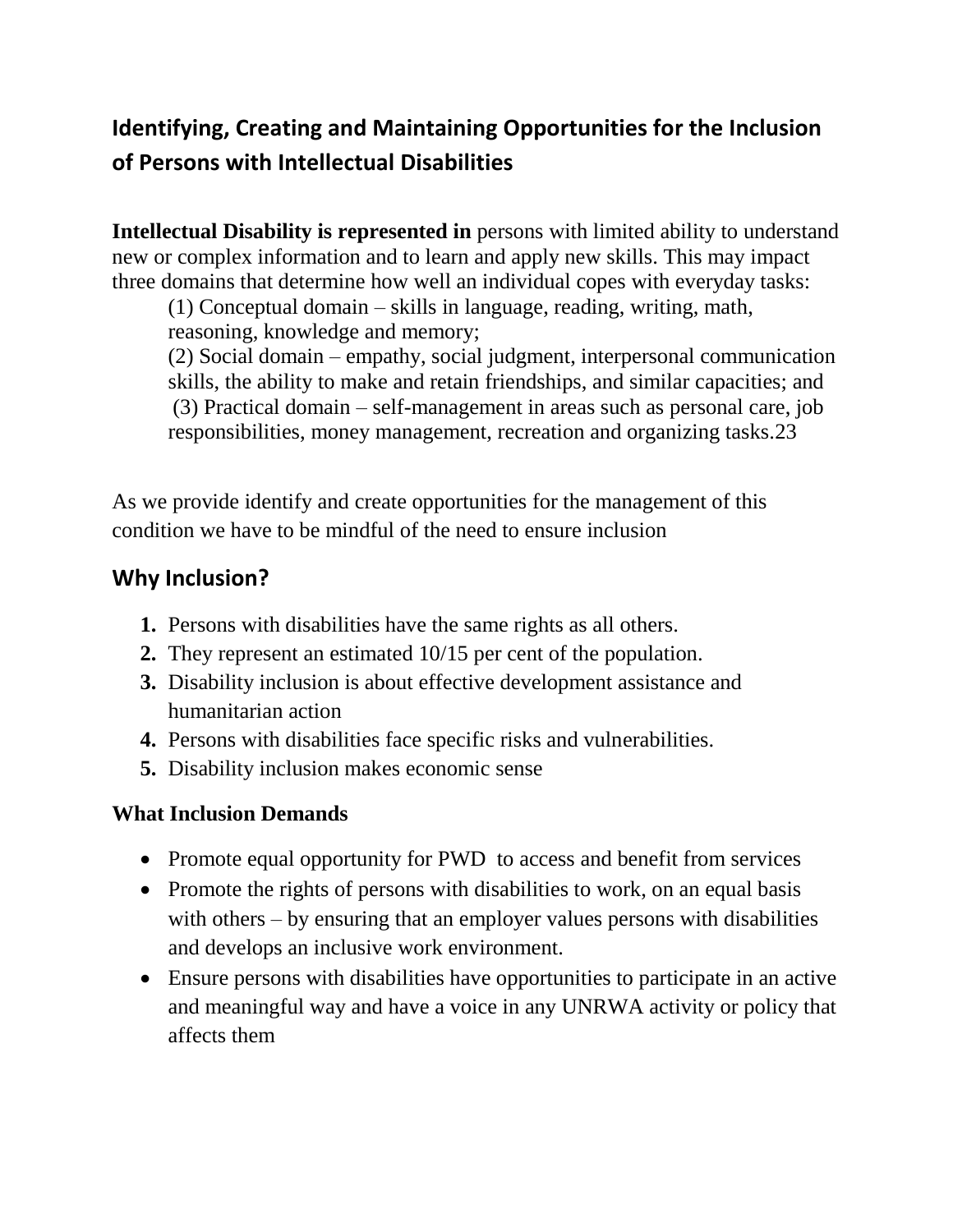**The word Inclusion connotes** a **sense of belonging to a group**. Let us examine this sense of belonging…

- That need to feel valued, important and protected; feel comfortable and welcomed within the group
- Family and close community are the most important influences on the development of this area of self esteem

#### **Inclusion of PWD in Practice**

**Non-discrimination** : This is ensuring that all persons with disabilities have equal opportunities to access and benefit from the available services and programmes

**Awareness** Raising awareness of disability in an effort to reduce or eliminate the associated stigma and discrimination.

**Participation:** Participation can also empower and build the confidence of persons with disabilities and raise broader community awareness of the abilities and contributions persons without disabilities can make

**Accessibility** : Accessibility involves removing the physical, communication, attitudinal and institutional barriers that persons with disabilities face in accessing and participating in programmes and services

#### **Disability Inclusion and the Global Agenda**

There is a global framework for investing in the inclusion of PWD in all aspects of life. This is an important global commitment for development

#### **The SDGs**

- The Sustainable Development Goals (SDGs) set out in the 2030 Agenda for Sustainable Development.
- They address some of the systemic barriers to sustainable development and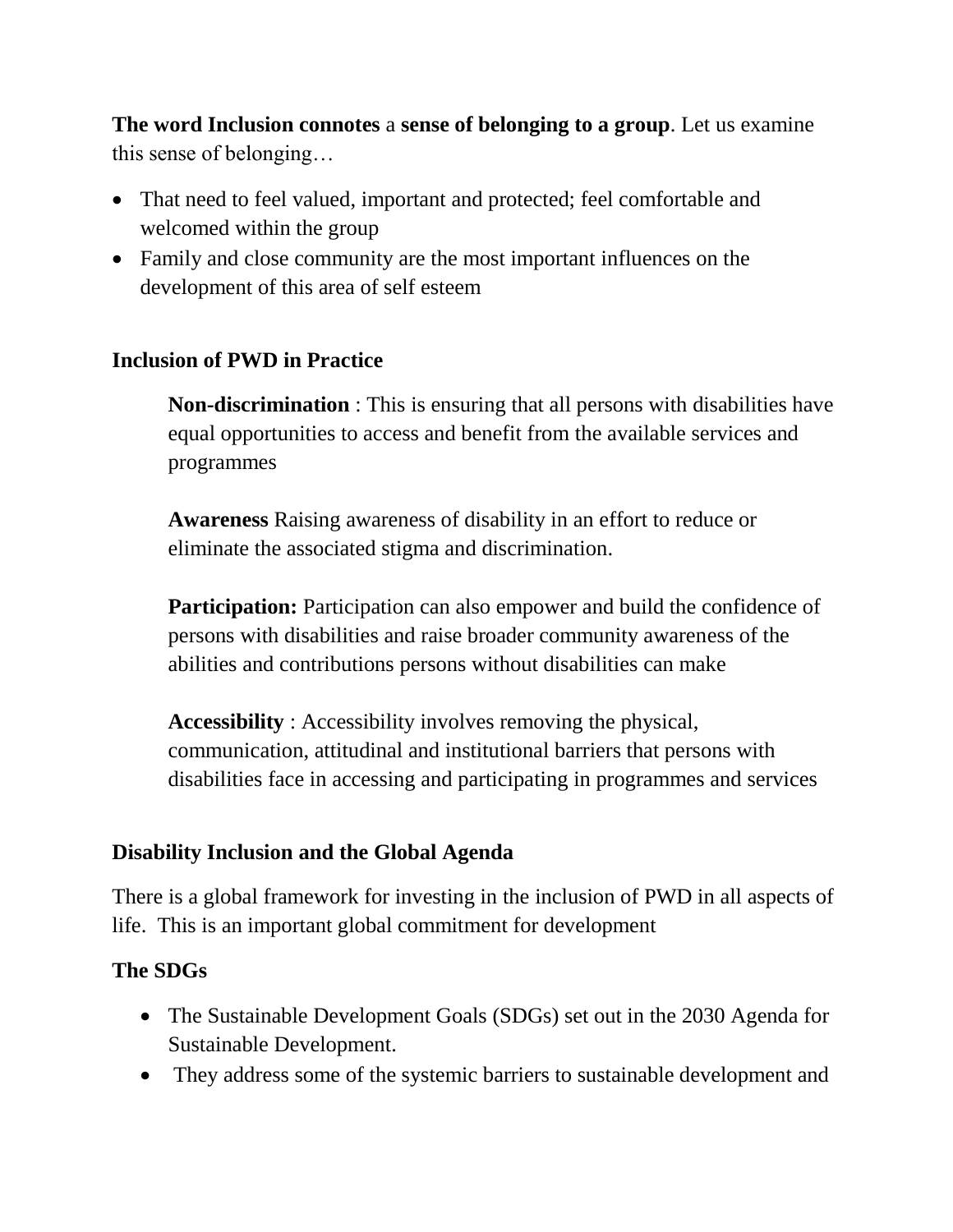• Reinforces the global commitment to end all forms of poverty while ensuring that "no one is left behind".

As a country, we can only achieve the SDGs when persons with disabilities are included in all development and humanitarian efforts.

## Focus of this Presentation –SDGs #s 4; 8; 16

## **#4: Quality Education**

- JAID operates a network of Schools of Special Education jointly with the Ministry of Education. This programme serves children and youths with ID with moderate to severe ID. 88% of PWID are mild and currently enrolled in the general Education programme. These learners are not adequately supported in the general Education programme.
- Inclusion of PWID in general education is a choice of parents. Research highlights that only a minority of children with ID that are included in regular education with the support they needpushing them to a lifetime of poverty and exclusion
- Inclusion in General Education programmes have a number of benefits.
	- $\circ$  The prepares them for a life of community integration after school rather than segregation and isolation …Children with ID learn to get along with others and their non- disabled peers learn to get along them.
	- o Children without disability learn about diversity and teachers learn to provide more individualized approaches.
	- o An inclusive system provides support to teachers. PWID need to have their needs addressed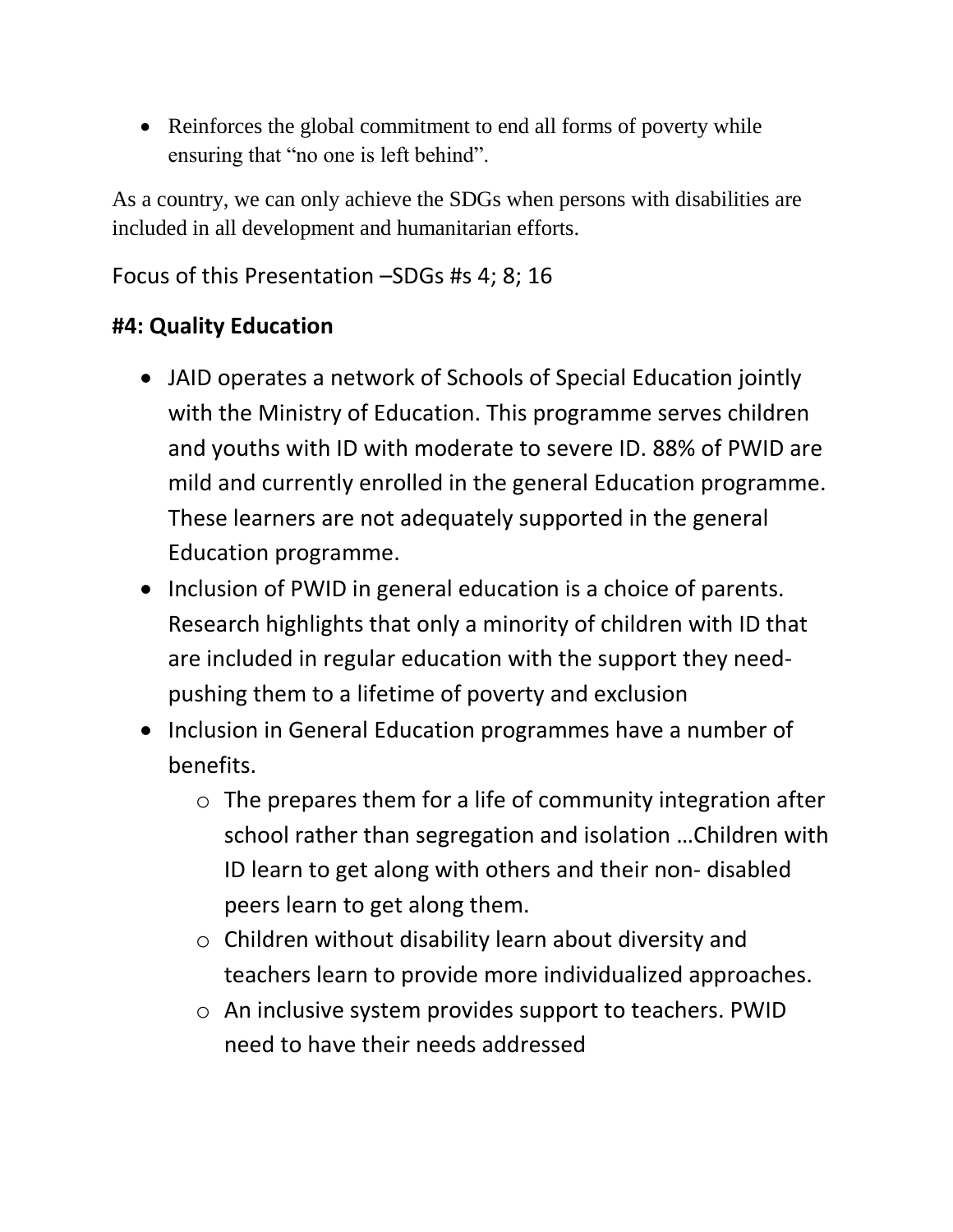- Our current Ed system is not properly supported for effective inclusion
	- o Attitudes of professionals; low expectation of parents, professionals and community
	- o Fear of disability-contagious. Stigma and negative attitudes about having a child with ID affects the social and cultural status of children and their families. Tools to identify them at an early age so they can access Early childhood care and education- get a good start for inclusive education.
	- o Differentiated instruction is not embraced…how will the education of PWID be effective and inclusive?
	- o Data Collection-Data is collected at different points in the system to identify children at risk eg. Grade 1 Readiness Inventory. Is that data informing interventions?
	- o Not enough resources are invested to train parents and encourage their participation in the educational development of their children
	- o Training and support systems for teachers-equip them with skills and opportunity to educate the diverse student population.

Inclusion can work with vision, commitment, legislation /policies, leadership from MOEY and schools administrators along with trained and supported teachers.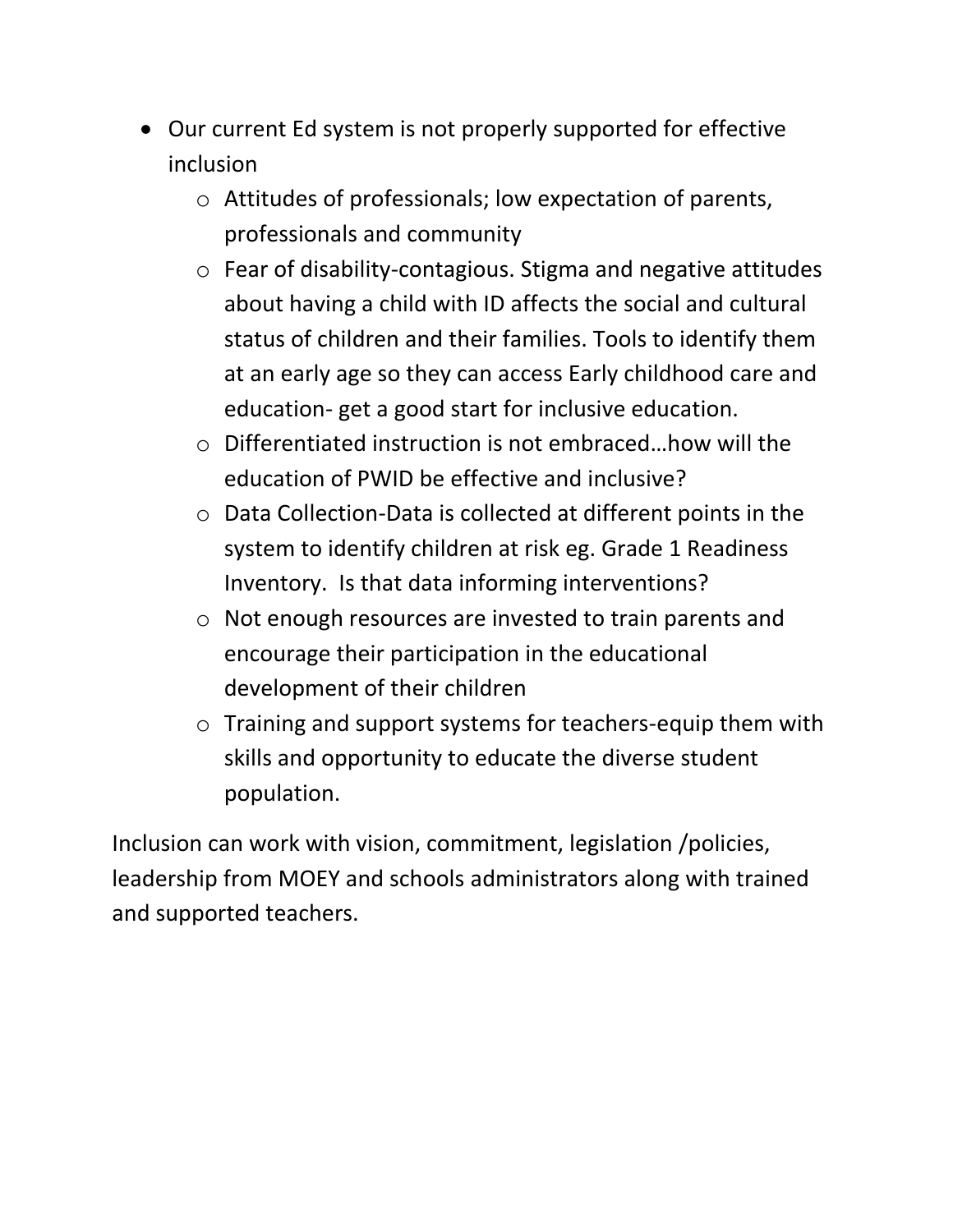## **#8: Decent work and economic growth**

JAID over the years established partnerships to implement a number of initiatives to encourage participation in meaningful work (Work experience during school; post school Job skills training; apprenticeship programme; Job placement in integrated work settings; Establishment of social enterprise)

- The World Report on Disability 2011 outlined that PWD are more likely to be unemployed and earn less, a situation which worsens with the severity of the disability. It is harder for people with disabilities to benefit from development and escape from poverty due to discrimination in employment, lack of access to resources to promote self-employment and livelihood activities
- Human Development Report 2015 Speaks to the impact of access to work opportunities on human existence and development. Work has contributed to impressive human development achievements. Human development is also about expanding people's choices and making sure that opportunities are available and accessible to those who require paid work. The report recommends that proper policies are required to reduce the inequities related to employment; including access, working environment, access to technology, efforts to change perceptions and enhance capabilities of persons with disabilities and adopt affirmative action policies.
- Customized employment programmes/Best Practices
	- o Think creatively about employment or work engagement (partime;

## **#16: Peace; justice; and strong Institutions.**

- National Registration/early identification system ; Disability registration
- Inclusion in Government's Social protection programmes offer a buffer to PWID and their families to withstand risks and adversities encountered.
	- o Programmes to support families PATH

JAID's Initiatives (Social Recreational Programme; Educate the professionals in Justice System; Family strengthening/mentorship programme)